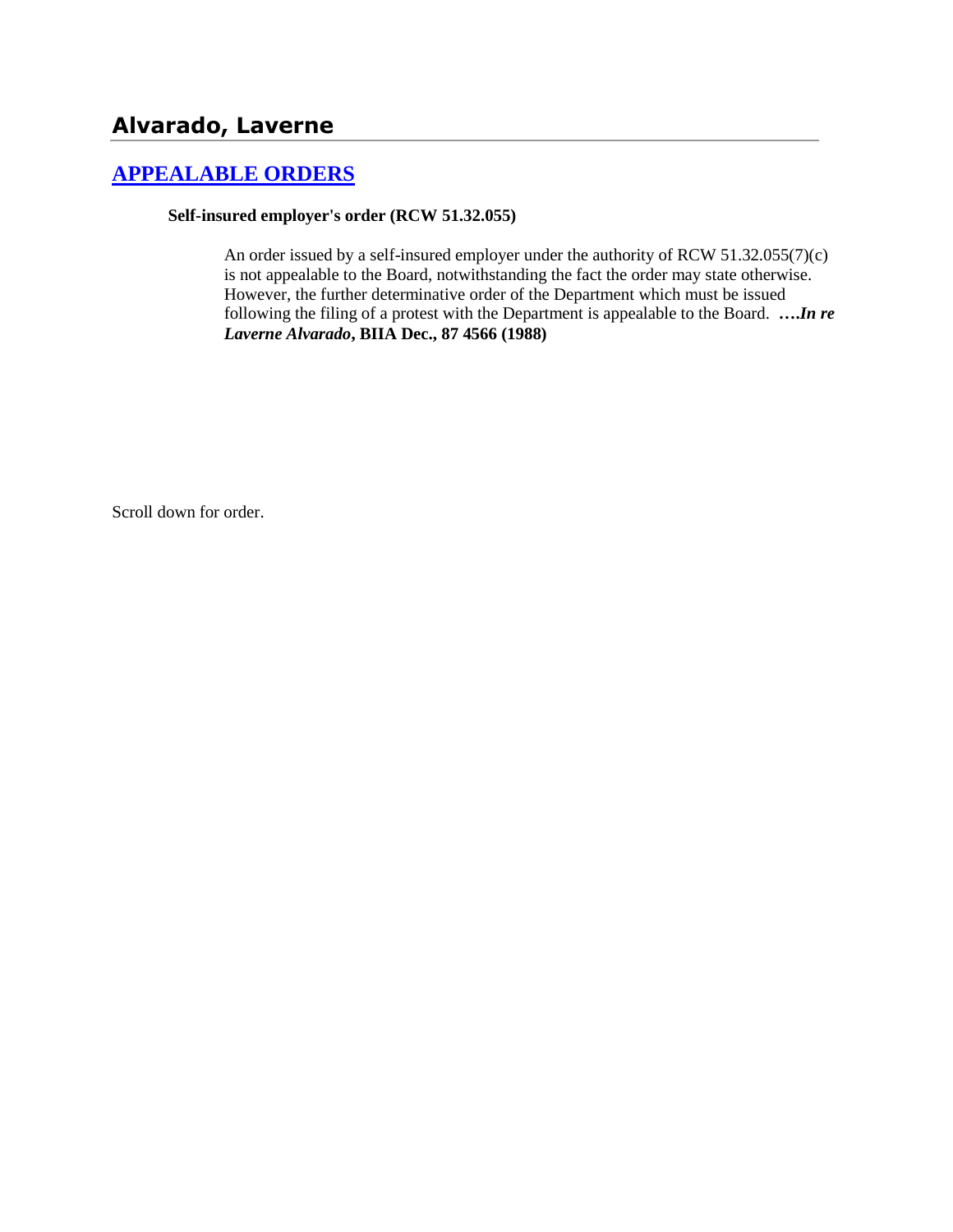### **BEFORE THE BOARD OF INDUSTRIAL INSURANCE APPEALS STATE OF WASHINGTON**

**)**

### **IN RE: LAVERNE ALVARADO ) DOCKET NOS. 87 4566 & 87 4634**

### **CLAIM NO. S-865639 ) ORDER DENYING APPEAL**

An appeal was filed by the claimant on December 30, 1987, from orders of the self-insured employer dated February 11, 1987 and March 5, 1987. The order of February 11, 1987 closed the claim effective December 18, 1986 with time-loss compensation as paid to July 27, 1986. The order dated March 5, 1987 was a "correct and supersede order" and closed the claim effective March 5, 1987 with time-loss compensation as paid to July 27, 1986. The appeal involving the order of February 11, 1987 was assigned Docket No. 87 4566. The appeal involving the order of March 5, 1987 was assigned Docket No. 87 4634. For purposes of our disposition the matters are hereby consolidated.

In her notice of appeal the claimant contends that the orders of February 11, 1987 and March 5, 1987 "are unlawful and unjust for the reason that neither order was mailed to the claimant at her last known address as shown by the Department records". She contends that both the Department of Labor and Industries and the self-insured employer were notified in November, 1986 of the claimant's change of address to her attorney's office. The claimant further contends that the self- insured employer was without authority to enter an order under the provisions of RCW 51.32.055(7) in that although the claimant had returned to work with the self-insured employer, she was not employed by the employer at the time the orders in question were issued.

We find it unnecessary at this time to pass on the claimant's contentions that the orders of the self-insured employer were not "properly communicated" to the claimant or that the self-insured employer lacked statutory authority to issue the orders in question. Even if these appeals were timely and even if the self-insured employer had authority to issue the orders, this Board lacks jurisdiction over appeals from orders of a self-insured employer. RCW 51.32.055(7)(c) specifies that orders of a self-insured employer can be protested to the Department of Labor and Industries. There is no statutory provision making an order of a self-insured employer appealable directly to the Board of Industrial Insurance Appeals. What is appealable to this Board is the Department's further determinative order which must be entered following its claim review pursuant to any protest filed with the Department's self-insurance section.

We note, with interest, that the orders of February 11, 1987 and March 5, 1987 specify that "any appeal" from those orders must be "made to the Board of Industrial Insurance Appeals" within